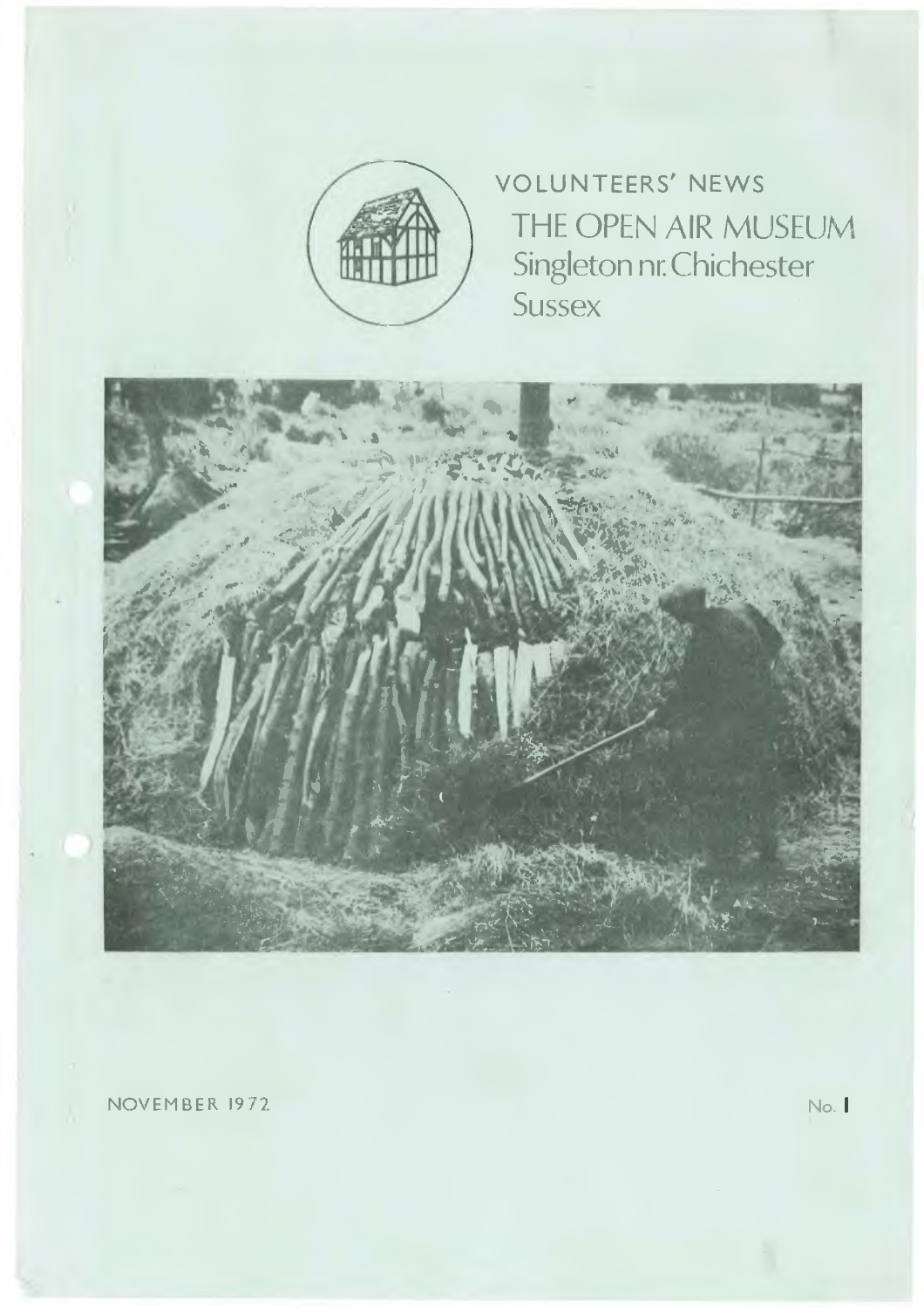### VOLUNTEERS' NEWS.

# NOVEMBER 1972 No. 1

Volunteers' News will be produced three times a year, and it is hoped that it will help to keep all volunteers informed of developments at the Museum by this means. We hope also that volunteers will contribute to the Newsletter, either with reports of your own work at the Museum, or information that you feel would be of interest to other volunteers.

### ROUND UP OF PROGRESS.

Hambrook Barn. The thatching of Hambrook Barn is well under way. The job is being done by Jarvis and Jarvis who also did the Granary. It only remains to complete the doors,and the building will be ready for the exibition to be started. Out-line plans for this have been prepared, and work on the inside should start after Christmans.

Kirdford Sheds. The frame of this range is still going up. It is being done under the direction of Peter Parrish, and it is hoped that the first range will be ready for next May.,

Bayleaf. The daubing of the inside of Bayleaf still requires to be completed, but work has been slow. A number of strong men for mixing are required for this work. Any volunteers please contact Pam West.

The Potters. The potters seemed to be very pleased with the work achieved during the summer. They now intend to plan a programme for next year. They are considering building another kiln, and will be remaining in their temporary site for next year. Their own news letter has covered in detail the work of last season.

the the best ways in which the museum can provide a service to schools. Education Committee. A committee has been set up to investigate A report of progress in this matter will be made in a future Newsletter.

Shed for Volunteers. A shed has been placed behind the workshop, for the use of volunteers. It was felt that a dry place to eat, and to leave personal possessions would be welcome. At last it is there for general use.

Cover Photograph. Mr. Langridge charcoal burning near his home, just after the last war.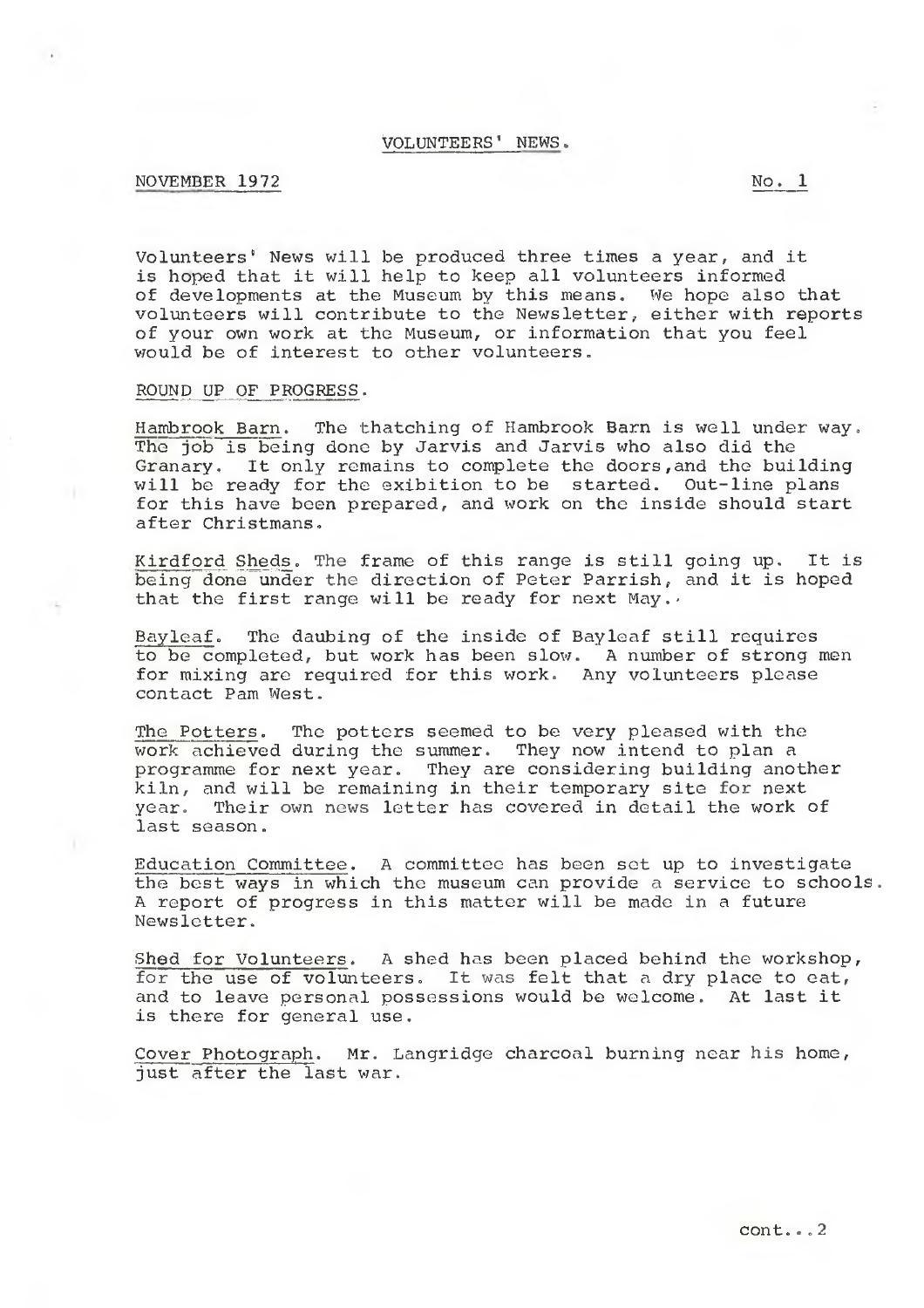#### A NOTE ON TITCHFIELD MARKET HALL.

The building which has intrigued the general public most this summer has been the Titchfield Market Hall; not only because it has stood since Easter as an imposing skeleton right in the centre of the eastern half of the museum site, but because there are a number of questions suggested by it which are not answered in the Guide Book. Most of these will be dealt with, I hope adequately if there is sufficient space, in next year's guide, and these notes are really only an advance statement of what will be said then.

One reason why we have been in no hurry to complete the building is that we were anxious to allow as much time as possible for consideration of some of the points about which we have no certain evidence and which, once the decision is made and work completed, cannot be altered.

The most important is the treatment of the foundation. The market hall was moved from its original site in the centre of Titchfield to another less inconvenient site, over a hundred years ago, and in doing so, all the original posts supporting the hall and forming the ground-floor open-market arcade, were either replaced or cut down in length and new pads of nineteenth century brick were built to take them. We have no idea therefore what the original pads were like, either as to material or height. They could have been of brick, stone or wood, and anything perhaps from six to eighteen inches in height. Equally uncertain is the kind of material which should be used for the paving, the choice again lying with equal possibility between cobbles, flag-stones, or brick paviours.

As nothing has happened during the summer to shed any further light on these points, although there was some publicity in the press asking for old photographs, drawings or information which might help, a decision must now be made and this part of the building completed. It will then be possible to tile the roof about which fortunately there are no uncertainties, and to infill, with herring-bone brickwork, between the timber studding of the upper storey frame. There are, however, other details about which there can be considerable differences of opinion. The most important is the treatment of the oriel window which we know, from sufficient evidence, must have existed at the end of the hall, but all we know is that this was an oriel, i.e. a window projecting on brackets from the otherwise flat surface of the end wall; we have no idea of the shape, the amount of projection, or the kind of decorative mouldings which it certainly would have had. Here the choice is even wider than in the matter of the foundations, there is also the question of the ornamental fascia board which would have decorated the bottom plate - i.e. the horizontal beam supporting the walls of the upper storey. We know for certain that such a fascia board existed, and would have been an essential part of the decoration of the building; the peg holes are there to prove this, as well as the evidence from similar market halls of the period. The same applies to the decorative pendants which hung midway between the arches formed by the arcade braces. To omit such decorative items because we do not know exactly what form they would have taken would be a kind of falsification of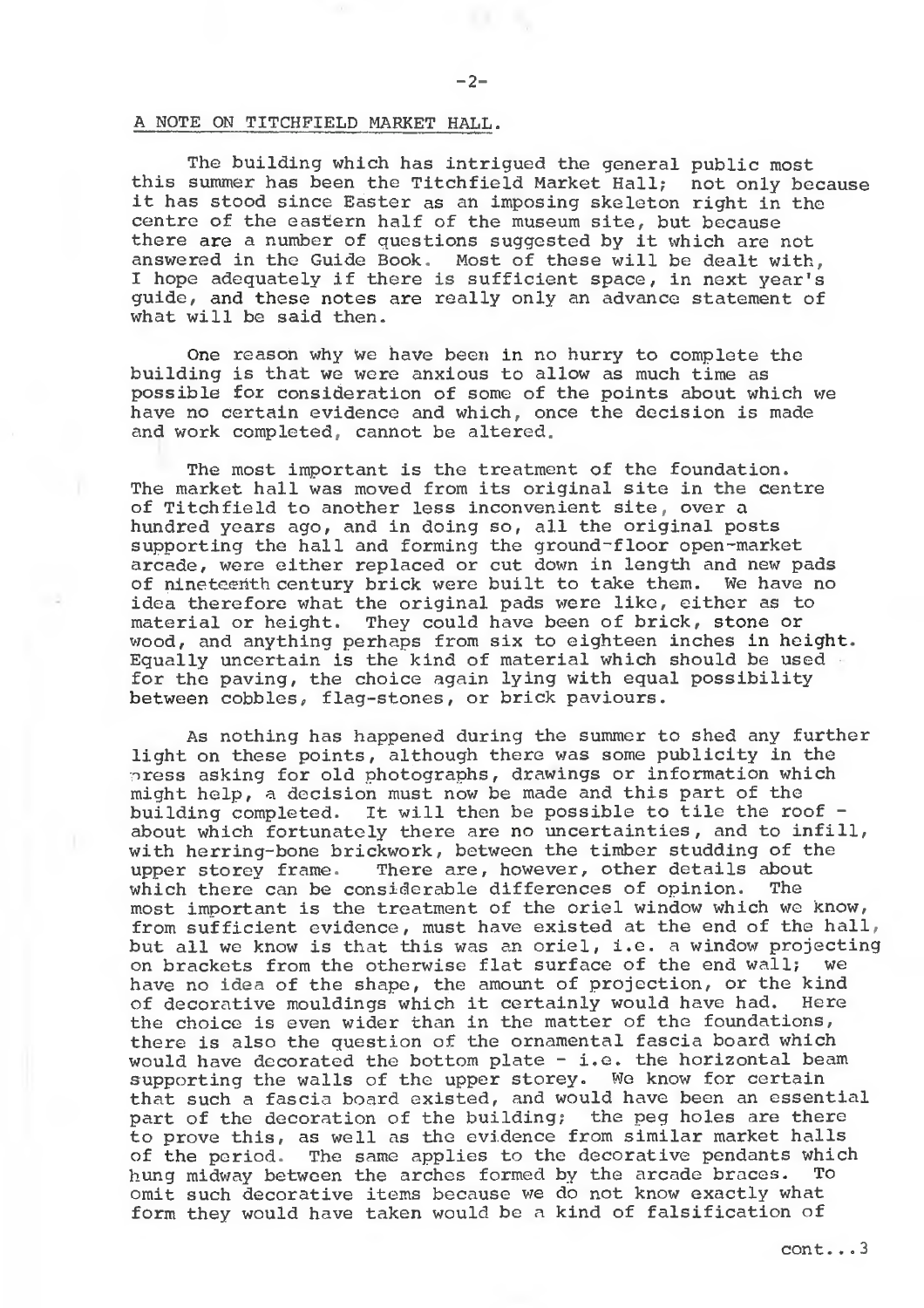the original design in which these decorations would play an integral part. Equally, to alter the original by possibly mistaken "restoration" is also undesirable. This is the kind of problem with which one is faced with any restoration or reconstruction of an early building; however complete the building may be, some uncertainties are bound to exist. There building may be, some uncertainties are bound to exist. have been several in the case of both Winkhurst and Bayleaf, in spite of the fact that both of these were remarkably intact, as surviving medieval buildings go. It is fair to assume that such problems will be with us in the case of every early building we may be fortunate enough to acquire. Personally I think that the only solution is not to leave buildings incomplete, but to try to make it absolutely clear to the general public that we just do not know, and hope that this will both set people thinking for themselves, and avoid the suggestion, that applies, unfortunately, to so much restoration in the past, that we either know better than the original designers, or have knowledge and certainties which we clearly do not have. One way of clarifying part of the problem, which we intend to adopt, is to brand every piece of added timber with either an "R" for simple replacement identical with the unusable original (i.e. repair work), or a "C" for "conjectural" where, as in the case of this fascia board, or the oriel, we have no pattern for guidance.

> J. Roy Armstrong. October 1972.

#### LURGASHALL MILL

There is nothing pretentious about Lurgashall Mill. It is a small, country mill, serving part of a great country estate, and it stands in a very inconspicuous position. Not for Lurgashall the passing crowds of market day farmers, the waving signboards and the trim-painted weatherboarding of the rich town mills of the 19th century.

Lurgashall is tucked in on the slope of the dam which supplies its power, and from the road that runs along the dam top it looks hardly more than a shed, and a low one at that.

Perhaps by virtue of its modest function it enjoyed an extended life. Estate farmers used it for grinding corn until the middle of the last war, and it remained in working order for many years after that.

Disaster struck with the great rains of the autumn of 1968, when the floods surged over the top of the dam, carrying away part of the roadway and the mass of water pouring through the building heaved the floors apart and disturbed the millstones which crashed through rotting timbers.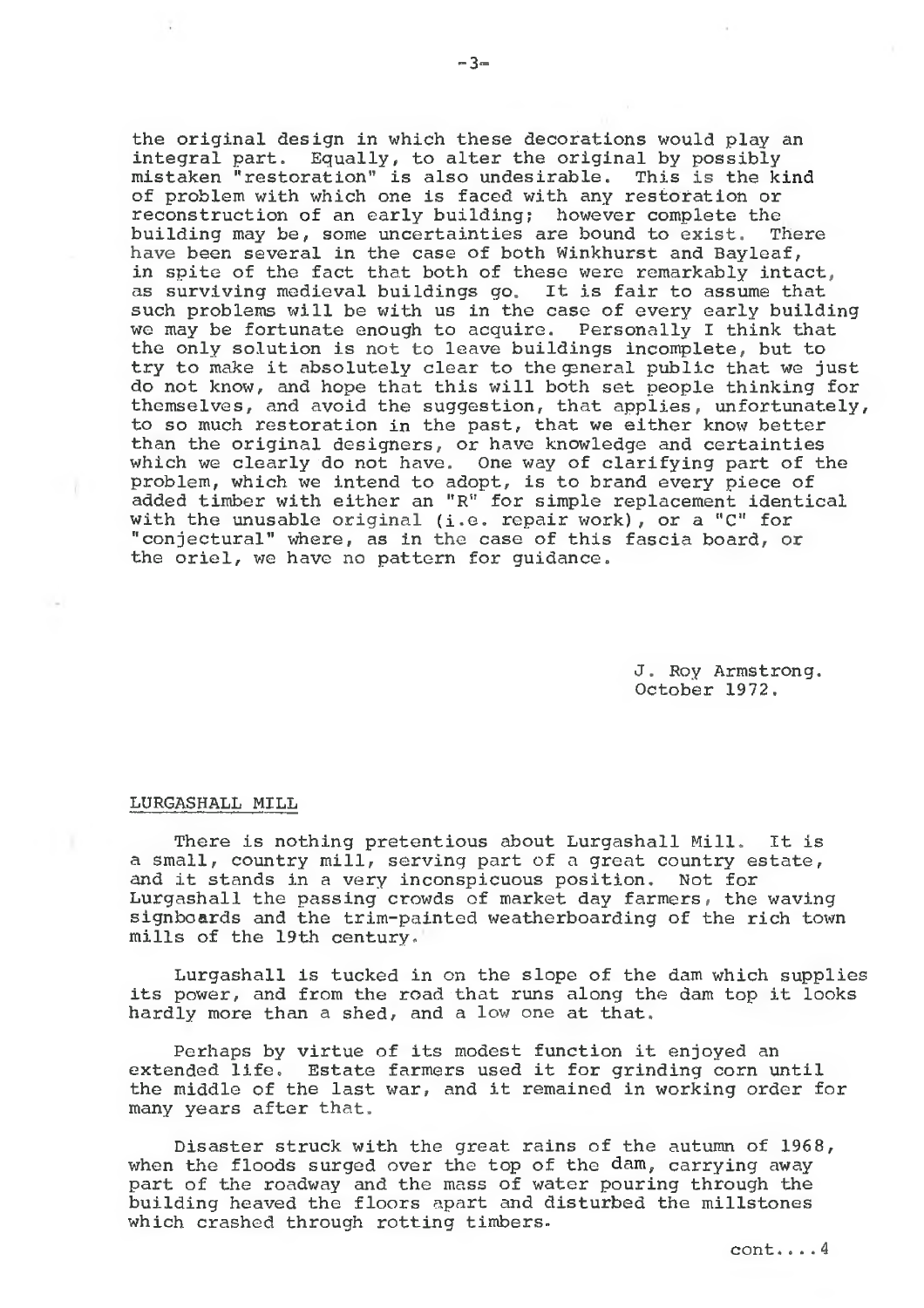The brick and stone walls survived the onslaught, as did the roof and upper floor, but the lower two floors are badly damaged, though much of the machinery and main structure is salvagable. The building is now threatened with gentle decay and the more urgent pressure from the estate to remove it as redundant and potentially dangerous.

It is difficult to be precise about the date of the building. Its roof construction suggests the 18th or perhaps late 17th century, and the masonry is generally attributable to a similar date, though there is a considerable amount of 19th century brickwork. The wheel itself is iron and of 19th century manufacture, and it is hard to conceive that any of the surviving machinery can be earlier. Any suspicion of greater age must rest entirely with evidence in the timbers, and this is fragmentary to say the least. However, the waliplates do carry evidence of mortises and peg holes, and it is fairly clear that part, if not all, of the wheel-wall was timber-framed.

This established, there are three possibilities: that the<br>ing was original to the 17th/18th century date: that the framing was original to the 17th/18th century date; roof of that date contained re-used earlier timbers; that an earlier framed building on the site was re-roofed in the 17th/ 18th century.

I cannot pretend to favour any one of these theories, and will do no more than hope that when in due course the building is taken down and examined before re-erection at the musem, useful evidence will be discovered. We shall, of course, look particularly closely at the undersides of the wall plates.

The museum intends to rebuild the mill on the dam between the upper and lower ponds at the museum. At the moment only the upper pond has been formed, and even this only partially. The banks must be raised higher with spoil excavated from the lower pond, which will lie to the west of the present excavation, that is, between the pond and the forge. Our ultimate intention is to obtain a differential between water levels of loft., and this will enable us to operate an overshot mill such as Lurgashall.

A further awkward problem remains - the orientation. If rebuilt in its natural position, the mill wheel will be on the northernside, that is, facing the road,  $-$  a position neither readily seen nor satisfactory to the photographer, and it may therefore be that the museum decides to contrive a different arrangement which will be more pleasurable to the visitor.

The task of removing and reconstructing the mill is more ambitious than any previously undertaken by the museum and unfortunately it will be correspondingly expensive.

John Warren.

cont...5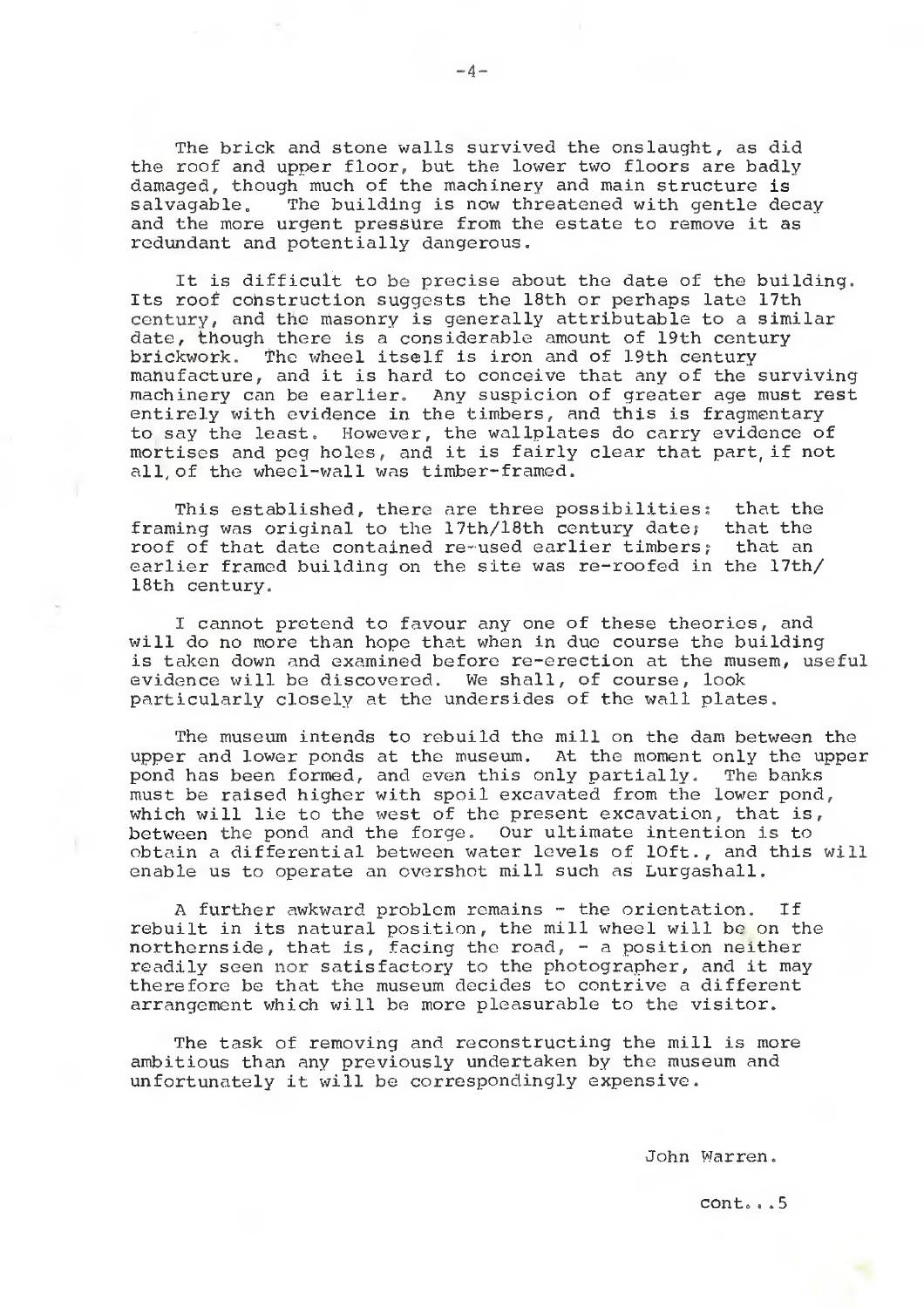# THE OBJECT COLLECTION.

As you may know one aspect of the museum's activity that has progressed behind the scenes is the building up of an object collection. At the moment we have been unable to display much of this collection but unless we collect items now it will be too late. I think it would be useful if the collection policy were better known among our volunteers as this would help them in their search for items of interest to the museum. It has been wonderful to see the flow of interesting items into the stores over the last year or two.

The museum's main concern is with buildings, and therefore a limit action has to be put on the type of items collected. There is so much available that unless there is some restriction we would soon find ourselves with items in store which we could not deal with. These items are much better in the hands of People better equipped to deal with them, and we have on occasions been able to place items in other museums. The South-East Area Museum Service is trying to encourage this and we may be able to work through them in the future.

We have, therefore, decided that the collection should concentrate on craft and agricultural items, but that it should draw the line wherever the industrial revolution has shown its influence. It is , of course, impossible to put a date to this as its influence has been felt at different times in different fields.

The blacksmith's tools are therefore acceptable despite the fact that they are nineteenth century. Yet we would think twice before accepting an early tractor. It is hoped that these fields will in future be dealt with by other organisations within the area. Of course we would like to collect more early farm equipment, a wooden plough would be a very Valuableacquisition for instance. This is much more difficult to find. Another field of interest in which we have very little, is household equipment.

The collection of craft tools is building up very well, As some of you will know we have a complete wheelwright's workshop, and also the contents of a cooperage, and we also have a large number of other items of interest. The most valuable collections are those that can be obtained complete when a workshop is closed, as these tell the story of the work done. They belong together and should be kept together whenever possible.

As well as collecting the objects, it is as important to collect any relevant information that can be obtained, and we have devised a new form for gathering this information. These forms will be available in the Granary and everybody is asked to use them whenever possible. By next year there will be a copy of the object index in the Granary which can be referred to by all volunteers. It should be of interest and may be helpful to those who are always on the look out for new items.

cont...6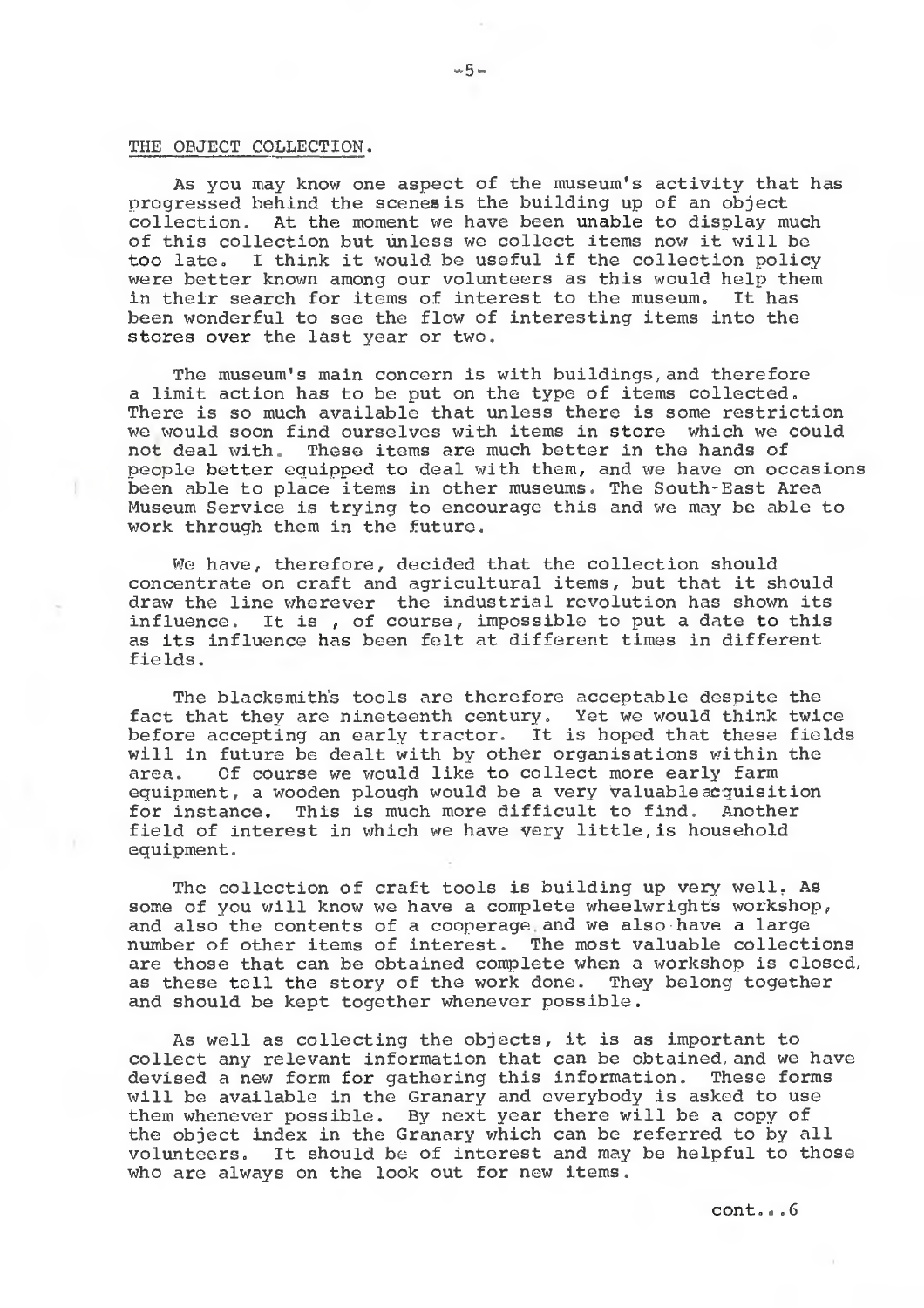The classification of the object collection has been based, for the present, on a modified version of that used at the Museum of English Rural Life. The importance of a system will become greater as the collection grows, and when students and research workers wish to use the collection, ' it is important that items and any relevant information can be retrieved from the stores and the files.

The basis of the system is as follows:

There are 33 primary headings subdivided into secondary, tertiary and quarternary headings. An item is first of all classified under a suitable primary heading. Therefore, if we have a swage this would receive the primary heading CRAFT. A swage is used in the shaping of metal, therefore its secondary heading would be METAL. Finally it is used by a blacksmith and receives the tertiary heading BLACKSMITH. Therefore,

CRAFT, METAL, BLACKSMITH.

will be the final classification appearing on the top of the index card. All swages will be found in this section. A cooper's head vice would receive the classification:

CRAFT, WOOD, COOPER

The item is then given an accession number which starts at 1 each year followed by the year. Thus 14/1972 would be the 14th item received in 1972. It is by this number that the object can be identified from all similar items. Craft photographs receive the prefix P in front of the running number.

The index card carries other information as well. There will be a short description of the object, details of use, donor, and where the object is now. It is intended to file the recording forms mentioned earlier and to give these the same accession number so that reference to these will supply the researcher with more information.

Finally the object should have a label attached and its accession number painted on the object itself. This is not satisfactory for objects in use and these will have a small stamped plate affixed or the number stamped in a discreet position.

It is hoped that those interested will take advantage of this system, when it is available for inspection in the granary, to aid you with your own research and interests.

C. Zeuner.

cont.... 7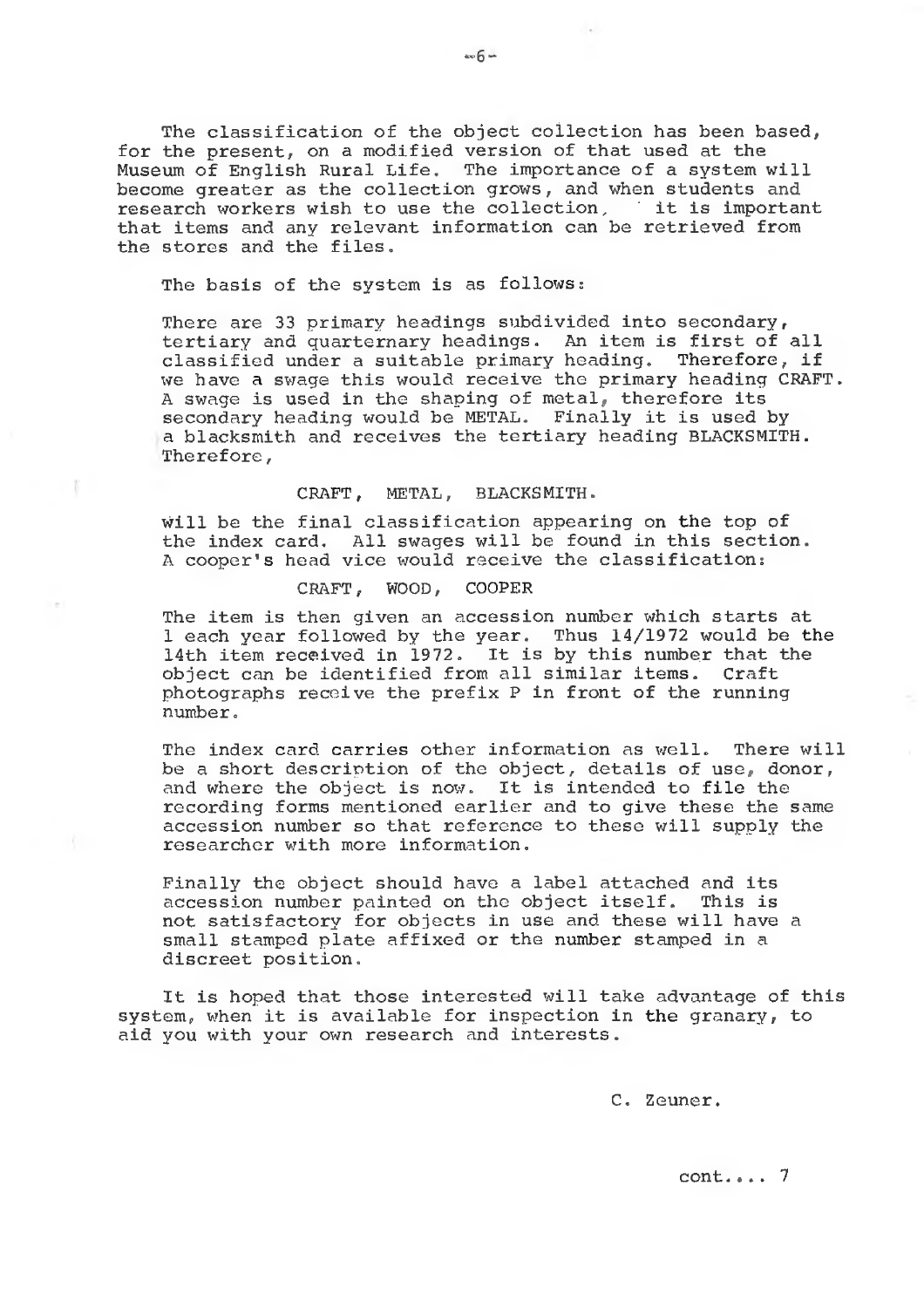# HORSE-POWER AT THE MUSEUM.

Before the introduction of the internal combustion engine, the generation of power for working stationary machinery depended on the harnessing of natural forces  $-$  either using water, the wind, or muscular energy in the form of either human or animal power. And whereas it's fair to say we know a great deal about the history, use and extent of wind and water mills it's equally fair to comment that we know much less about the historical development of muscle power, and more particularly, the use of animal power for driving stationary machines. In this field the Museum can make an important contribution.

The most widespread use of animal power for driving a stationary engine (besides the donkey wheel) was that employing the use of the horse. Horse-gins, or horse-engines, were used extensively on the farm and in industry, the basic principle being that a horse or horses would walk around a circular path attached to a beam which rotated either a shaft, a cog mechanism<br>or a wooden drum. Gins of the drum type, for example, were used Gins of the drum type, for example, were used extensively in the coal mines of the north to wind coal to the surface. Sometimes the gin, whether on a farm or in industrial use, was housed in a round or multi-sided building, Hence the horse-gin or horse-wheel house.

So far the Museum volunteers have been able to save two horse-gins and two horse-gin houses from four quite separate locations. The two gins are a chaff-cutter and a pug-mill (for grinding clay), from Lingfield and East Grinstead respectively. Both are one horse-power machines, dating almost certainly from the late 19th century, and are in very good order. Don Glew has given considerable attention to the chaff-cutter, and it's hoped someone with equal skill and enthusiasm will soon make a start on restoring the pug-mill. The two gin houses are from Binsted and South Bersted, and (typically for farm examples) both had been built onto the sides of barns. The rotating machinery would have turned a shaft connected to machinery inside the barn. Both houses, unfortunately, were lacking in their machinery. is a model of the South Bersted gin house on display in the Granary, with conjectural machinery added.

At the time of writing we have just been offered  $-$  and accepted - a very fine mid-19th century horse-gin at Patching, used until the 1920s for pumping water from a downland well. This will make a fine complement to the Museum's tread-wheel from Catherington dated c.1600, showing a more primitive type of water-raising by bucket rather than through a pump. Their comparative study will be valuble in highlighting changing solutions to the problem of water supply on the chalk downlands.

The Museum has just purchased fifty copies of J. Kenneth Major's "The Horse Driven Corn Mill in England" in an extract from Transactions of the International Symposium of Molinology (1969). There are many illustrations, and two maps. As there There are many illustrations, and two maps. As there is so little published on the subject Museum volunteers should find this a useful introduction to the study. Copies may be obtained from me for 20p, plus 4p (for postage and envelope), at my private address, 8 St. Roche's Close, Lavant, Chichester. A profit of 10p on each sale is being made for Museum funds.

> Kim Leslie. November 1972